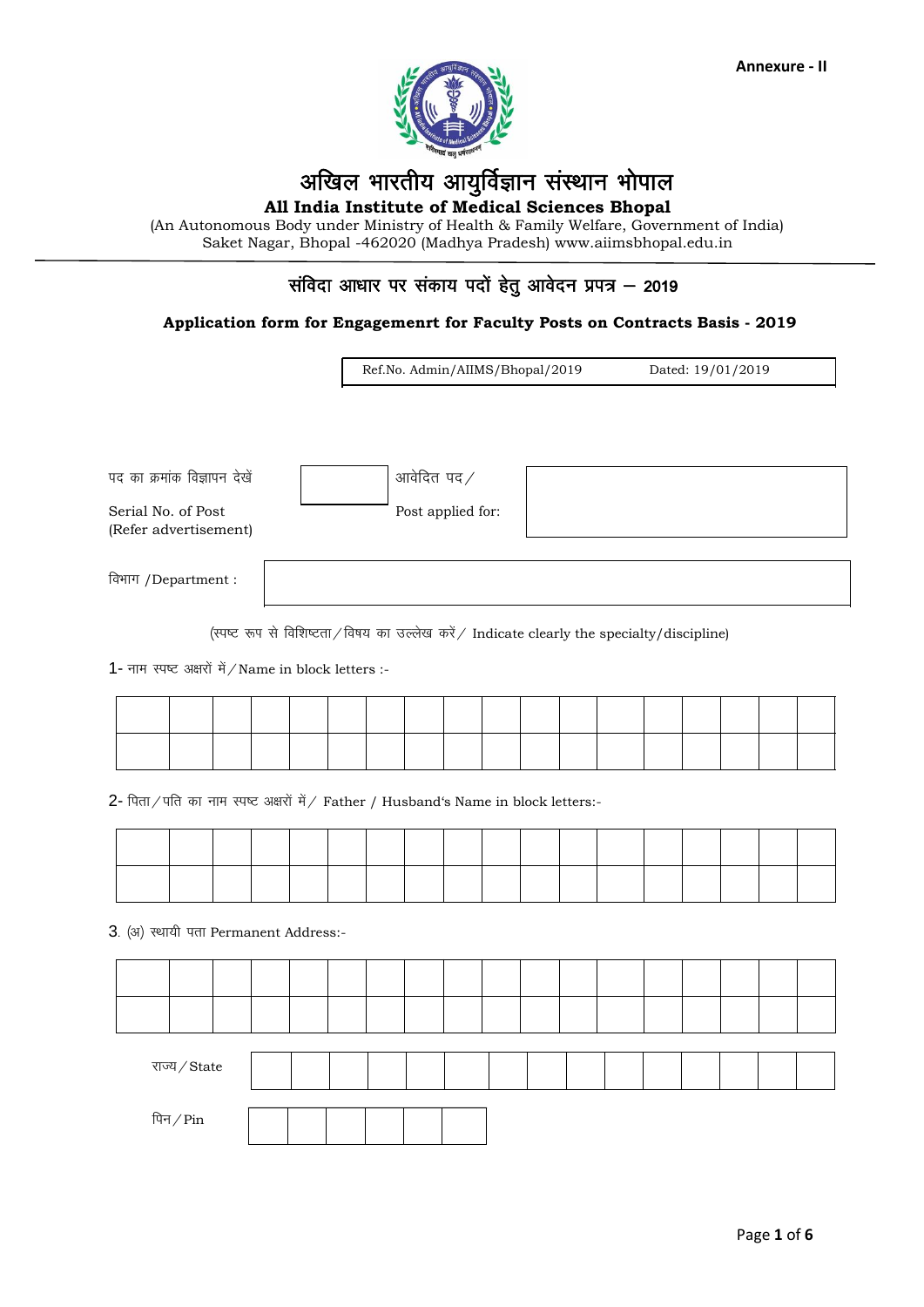(ब) डाक का पता (b) Postal Address:-

|    | राज्य/State                                                                                                                                                                                                                                                                                                                                                                                                                                     |  |  |  |  |  |  |             |                                               |  |                    |             |  |
|----|-------------------------------------------------------------------------------------------------------------------------------------------------------------------------------------------------------------------------------------------------------------------------------------------------------------------------------------------------------------------------------------------------------------------------------------------------|--|--|--|--|--|--|-------------|-----------------------------------------------|--|--------------------|-------------|--|
|    | पिन $/$ Pin                                                                                                                                                                                                                                                                                                                                                                                                                                     |  |  |  |  |  |  |             |                                               |  |                    |             |  |
|    | 4. संपर्क विवरण / Contact Details:-                                                                                                                                                                                                                                                                                                                                                                                                             |  |  |  |  |  |  |             |                                               |  |                    |             |  |
|    | एस.टी.डी. कोड सहित फोन नं.<br>Phone No. With STD Code                                                                                                                                                                                                                                                                                                                                                                                           |  |  |  |  |  |  |             |                                               |  |                    |             |  |
|    | मोबाईल नं. / Mobile No.:                                                                                                                                                                                                                                                                                                                                                                                                                        |  |  |  |  |  |  |             |                                               |  |                    |             |  |
|    | ईमेल पता $\angle$<br>E-mail address:                                                                                                                                                                                                                                                                                                                                                                                                            |  |  |  |  |  |  |             |                                               |  |                    |             |  |
|    | 5. प्रमाण पत्र के अनुसार जन्म तिथि $\angle$                                                                                                                                                                                                                                                                                                                                                                                                     |  |  |  |  |  |  |             | दिनांक / Date                                 |  | माह $\angle$ Month | वर्ष / Year |  |
|    | Date of Birth with documentary evidence                                                                                                                                                                                                                                                                                                                                                                                                         |  |  |  |  |  |  |             |                                               |  |                    |             |  |
|    | आवेदन के अंतिम दिनांक मे आयु $\angle$                                                                                                                                                                                                                                                                                                                                                                                                           |  |  |  |  |  |  | वर्ष / Year |                                               |  | माह / Month        | दिन $/$ Day |  |
|    | Age as on last date of submission of applicaiton                                                                                                                                                                                                                                                                                                                                                                                                |  |  |  |  |  |  |             |                                               |  |                    |             |  |
|    | 6. क्या आप $/$ Are you<br>(अ) जन्म से भारतीय नागरित है अथवा अधिवास द्वारा (सबंधित पद चिन्हित करें)<br>(a) a citizen of India by birth and or by domicile ?<br>(Tick the relevant column)<br>यदि आप अधिवास द्वारा भारतीय नागरिक है तो प्रमाण $-$ पत्र संलग्न करें $\angle$<br>If citizen of India by domicile, attach documentary evidence                                                                                                       |  |  |  |  |  |  |             | जन्म से / By Birth अधिवास द्वारा/ By Domicile |  |                    |             |  |
|    | $7.$ क्या आप अजा $/$ अजजा $/$ अपिव से संबंधित है ? (हां $/$ नहीं)<br>Are you a SC/ST/OBC Candidate ? (Yes/No)                                                                                                                                                                                                                                                                                                                                   |  |  |  |  |  |  |             |                                               |  |                    |             |  |
|    | यदि हां, तो वर्ग का उल्लेख करें (प्रमाण-पत्र संलग्न करें) अपिव<br>की दशा में भारत सरकार के तहत आरक्षित पदों पर नियुक्ति के लिए अभी हाल में वैध<br>उपयुक्त प्राधिकारी द्वारा जारी प्रमाण-पत्र होना चाहिए $\angle$<br>If yes, mention the Category (attach documentary<br>evidence) In case of OBC, the certificate should be issued<br>by the appropriate authority recently valid for<br>appointment to the post reserved under Govt. of India. |  |  |  |  |  |  |             |                                               |  |                    |             |  |
| 8. | लिंग / Sex:<br>महिला/Female<br>पुरूष / Male<br>(संबंधित पर चिन्ह लगाएं / Tick the relevant)                                                                                                                                                                                                                                                                                                                                                     |  |  |  |  |  |  |             |                                               |  |                    |             |  |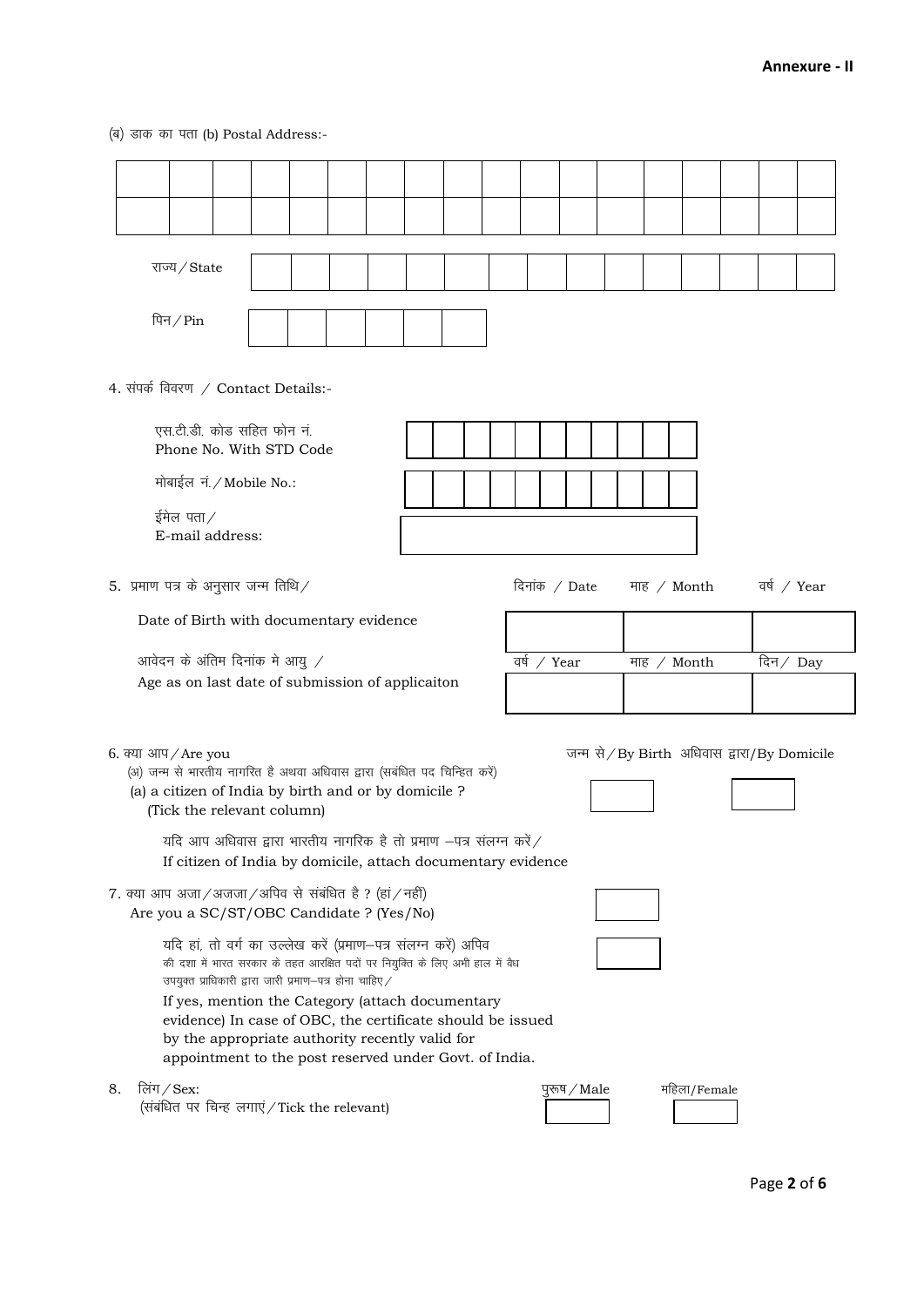9- शैक्षणिक योग्यता / Educational Qualification:-

| परीक्षा का नाम $\angle$ | विषय $/$ विधा $/$  | विश्वविद्यालय $\overline{/}$ संस्थान $\overline{/}$ | पाठ्यक्रम को  | अंतिम परीक्षा    | अंक प्राप्त | पाठ्यक्रम |
|-------------------------|--------------------|-----------------------------------------------------|---------------|------------------|-------------|-----------|
| Name of the             | विशिष्टता $\angle$ | महाविद्यालय $\not$                                  | पूर्ण करने की | उत्तीर्ण करने का | की संख्या   | की अवधि   |
| Examination             | Subject/           | University/                                         | तिथि $\angle$ | माह तथा वर्ष $/$ | Γ           |           |
|                         | Discipline/        | Institute/                                          | Date of       | Month &          | Marks       | Duration  |
|                         | Speciality         | College                                             | completion    | Year of          | obtained    | of Course |
|                         |                    |                                                     | of course     | Passing final    |             |           |
|                         |                    |                                                     |               | examination      |             |           |
| एम.बी.बी.एस.            |                    |                                                     |               |                  |             |           |
|                         |                    |                                                     |               |                  |             |           |
|                         |                    |                                                     |               |                  |             |           |
| M.B.B.S.                |                    |                                                     |               |                  |             |           |
|                         |                    |                                                     |               |                  |             |           |
|                         |                    |                                                     |               |                  |             |           |
|                         |                    |                                                     |               |                  |             |           |
| एम.डी. / एम.एस.         |                    |                                                     |               |                  |             |           |
|                         |                    |                                                     |               |                  |             |           |
|                         |                    |                                                     |               |                  |             |           |
| M.D./M.S.               |                    |                                                     |               |                  |             |           |
|                         |                    |                                                     |               |                  |             |           |
|                         |                    |                                                     |               |                  |             |           |
|                         |                    |                                                     |               |                  |             |           |
|                         |                    |                                                     |               |                  |             |           |
| डी.एम. / एस.सी.एच.      |                    |                                                     |               |                  |             |           |
|                         |                    |                                                     |               |                  |             |           |
|                         |                    |                                                     |               |                  |             |           |
| D.M./M.Ch               |                    |                                                     |               |                  |             |           |
|                         |                    |                                                     |               |                  |             |           |
|                         |                    |                                                     |               |                  |             |           |
|                         |                    |                                                     |               |                  |             |           |
|                         |                    |                                                     |               |                  |             |           |

(कृपया संबंधित उपाधियों को चिन्हित करें / Please tick the relevant Degrees)

10- स्नातकोत्तर अनुभव / Post PG Experience:-

| संगठन का नाम $\angle$<br>Name of the<br>organization | सेवा ग्रहण<br>करने की<br>तारीख $\sqrt{}$<br>Date of<br>joining | सेवा छोड़ने की<br>तारीख $\angle$<br>Date of<br>leaving | धारित पद<br>का नाम $\angle$<br>Name of<br>the post | क्या आप<br>तदर्थ / संविदा /<br>नियमित आधार पर<br>है/ Whether<br>on Adhoc/<br>Contract/<br>Regular Basis | कार्य की प्रकृति<br>(शिक्षण, शोध या रोगी<br>उपचार) / Nature<br>of work (Teaching,<br>Research or<br>patient care) | पे–बैंड /<br>Pay Band<br>and<br>present<br>basic pay |
|------------------------------------------------------|----------------------------------------------------------------|--------------------------------------------------------|----------------------------------------------------|---------------------------------------------------------------------------------------------------------|-------------------------------------------------------------------------------------------------------------------|------------------------------------------------------|
|                                                      |                                                                |                                                        |                                                    |                                                                                                         |                                                                                                                   |                                                      |

 $\frac{11-1}{10}$  यदि कोई, शोध कार्य का अनुभव तथा प्रकाशित सामग्री उपलब्ध है तो विवरण सहित उसका पुनर्मुद्रण संलग्न करें  $\sqrt{2}$ Experience of

Research work and available published material, if any, mention the details and enclose reprint thereof:-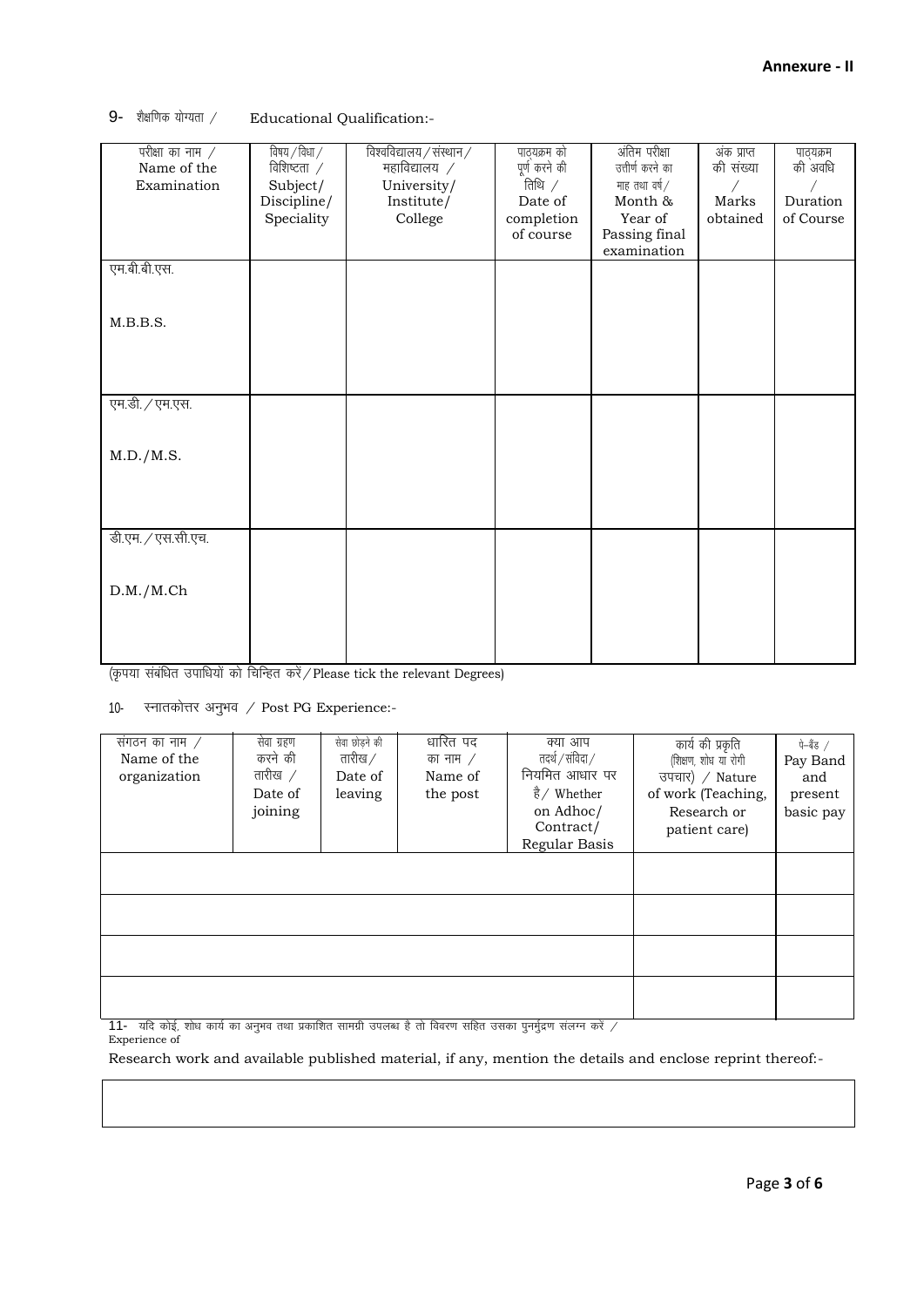12- प्रकाशन एवं अनुसंधान कार्य (केवल संख्या दें) / Publication and Research Work (Gove number only):-

|                                                                                                                                       | प्रकाशित / Published | प्रकाशनाधीन $/$ Under<br>Publication | प्रथम लेखक / अभियव्यक्ति /<br>लेखक / $1st$ Author<br>'Communication Author |
|---------------------------------------------------------------------------------------------------------------------------------------|----------------------|--------------------------------------|----------------------------------------------------------------------------|
| 1- अनुसंधान पत्र $\angle$ Research                                                                                                    |                      |                                      |                                                                            |
| <b>Papers</b>                                                                                                                         |                      |                                      |                                                                            |
| (क) सूचीबद्ध पत्रिकाएं<br>(a) Indexed Journals<br>(ख) गैर-सूचीबद्ध पत्रिकाएं<br>(b) Non-Indexed Journals                              |                      |                                      |                                                                            |
| $2$ - पुस्तकें / Books                                                                                                                |                      |                                      |                                                                            |
| (क) पाठ्य पुस्तकें<br>(a) Text Books<br>(ख) संपादित पुस्तकें<br>(b) Edited Books<br>(ग) शैक्षिक पुस्तकें<br>(b) Educational Books     |                      |                                      |                                                                            |
| 3- पुस्तकों में अध्याय<br><b>Chapter in Books</b>                                                                                     |                      |                                      |                                                                            |
| 4- सार / <b>Abstracts</b><br>(क) सूचीबद्ध पत्रिकाएं<br>(a) Indexed Journals<br>(ख) गैर–सूचीबद्ध पत्रिकाएं<br>(b) Non-Indexed Journals |                      |                                      |                                                                            |

उपर्युक्त कथनों की पुष्टि में प्रकाशनों की सूची संलग्न करें $\angle$ 

List of publications in support of the aforesaid figures should be enclosed.

#### 13- मुख्य अन्वेषक के रूप में अनुसंधान परियोजनाएं / Projects as Chief Investigator:-

14- व्यवसायिक निकायों के पुरस्कार, छात्रवृत्तियां एवं सदस्यता  $\angle$ Award, fellowships and membership of professional bodies:-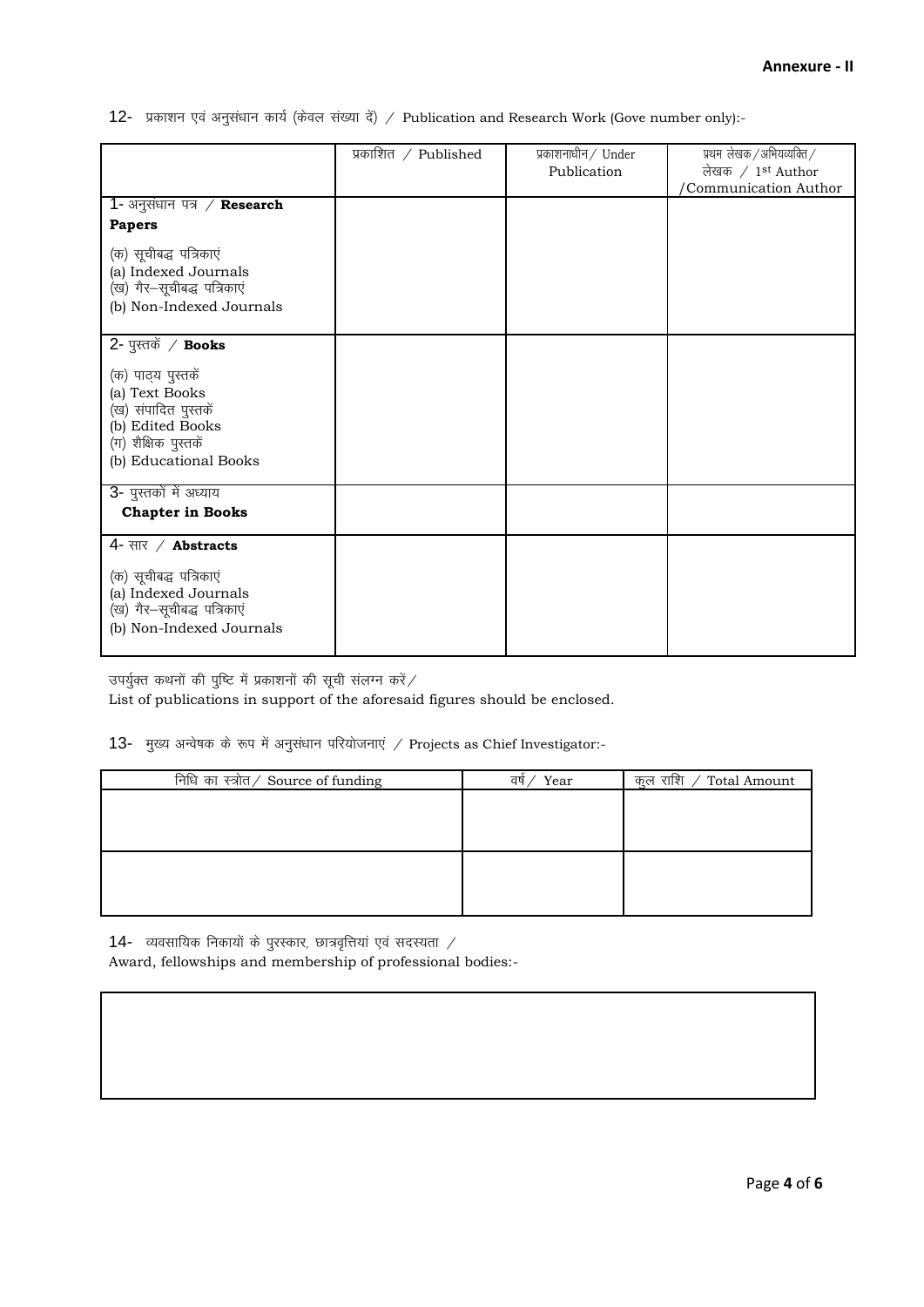15- राष्ट्रीय निकायों एवं संस्थानों में सूचीबद्ध अंतर्राष्ट्रीय पत्रिकाओं के संपादकीय मंडलों / पुनरीक्षा समितियों की सदस्यता /

Membership of Editorial boards of indexed international journals / Review Committees at National bodies and Institutions:-

16- सेवाः नई युनिअ / विशिष्टता / प्रयोगशाला / सुविधा / कार्यक्रम के विकास हेतु किया गया योगदान / विकसित की गई चिकित्सीय अथवा नैदानिक प्रक्रियाएं अथवा लिए गए पेटेन्ट (साक्ष्य संलग्न करें) / Service: [ Contributions made towards the development of new unit/specialty/laboratory/facility/ programs/therapeutic or diagnostic procedures developed or patents taken (enclosed evidence)]:-

17- सामुदायिक तथा राष्ट्रीय कार्यक्रमों में योगदान / Contributions in community & national programmes:-

18- अध्यापन तथा अनुसंधान में किए गए अपने विशिष्ट योगदान के बारे में 200 शब्दों में उल्लेख करें / Describe your most notable contribution in Teaching and Research in 200 workds:-

19- आपकी राय में, संस्थान के लिए 10 प्राथमिकता वाले अपेक्षित क्षेत्र / In your understandings, top 10 priority required areas for the Institute.:-